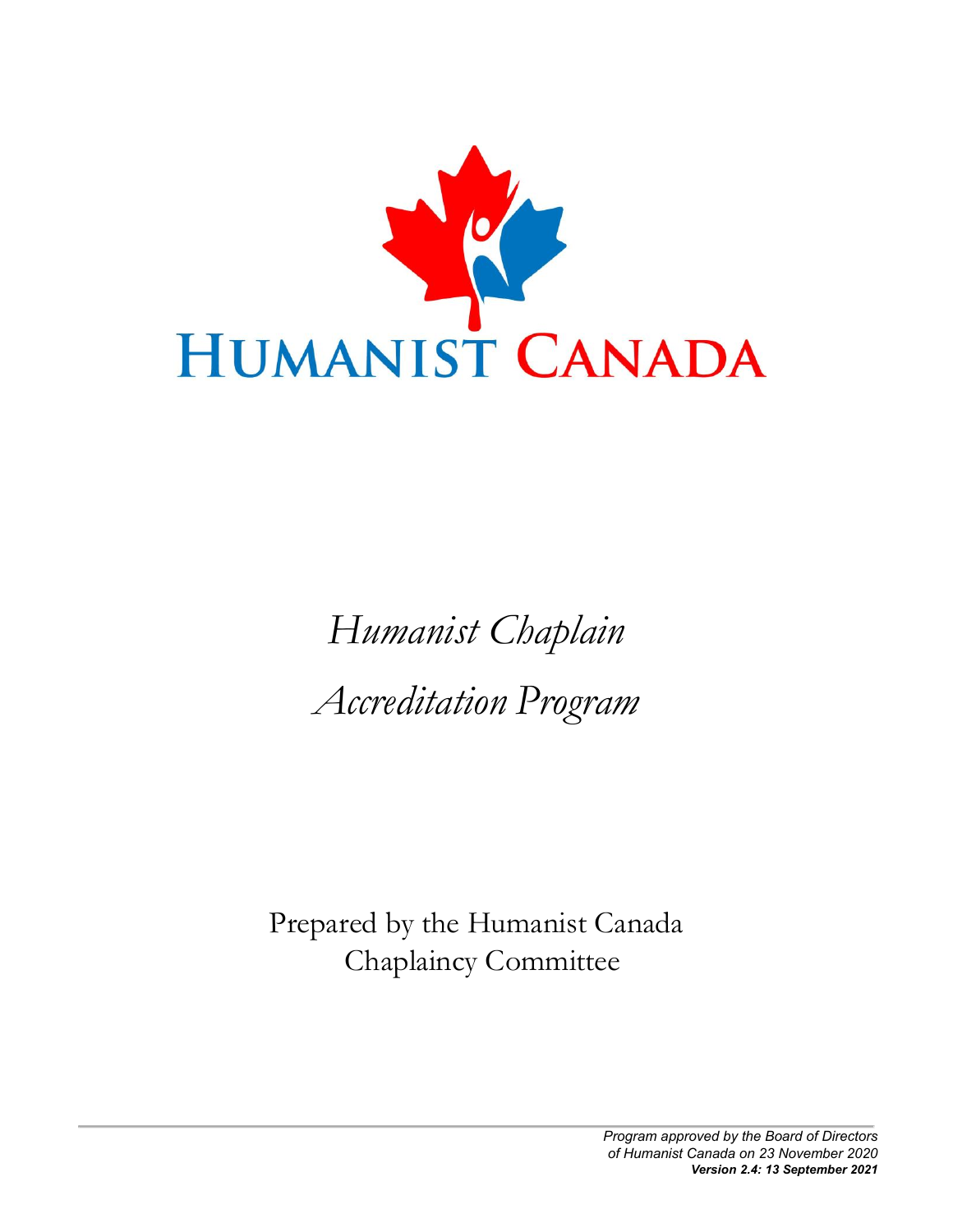# **Table of Contents**

| 2.<br>$a$ .<br>h.<br>с.<br>d.<br>$\ell.$<br>f.<br>i.<br>$\dddot{a}$ .<br>iii.<br>iv.<br>v.<br>g<br>3.<br>4.<br>5.<br>6.<br>7.<br>8. | 1. |  |  |  |  |
|-------------------------------------------------------------------------------------------------------------------------------------|----|--|--|--|--|
|                                                                                                                                     |    |  |  |  |  |
|                                                                                                                                     |    |  |  |  |  |
|                                                                                                                                     |    |  |  |  |  |
|                                                                                                                                     |    |  |  |  |  |
|                                                                                                                                     |    |  |  |  |  |
|                                                                                                                                     |    |  |  |  |  |
|                                                                                                                                     |    |  |  |  |  |
|                                                                                                                                     |    |  |  |  |  |
|                                                                                                                                     |    |  |  |  |  |
|                                                                                                                                     |    |  |  |  |  |
|                                                                                                                                     |    |  |  |  |  |
|                                                                                                                                     |    |  |  |  |  |
|                                                                                                                                     |    |  |  |  |  |
|                                                                                                                                     |    |  |  |  |  |
|                                                                                                                                     |    |  |  |  |  |
|                                                                                                                                     |    |  |  |  |  |
|                                                                                                                                     |    |  |  |  |  |
|                                                                                                                                     |    |  |  |  |  |
|                                                                                                                                     |    |  |  |  |  |
|                                                                                                                                     |    |  |  |  |  |
|                                                                                                                                     |    |  |  |  |  |
|                                                                                                                                     |    |  |  |  |  |
|                                                                                                                                     |    |  |  |  |  |
|                                                                                                                                     |    |  |  |  |  |
|                                                                                                                                     |    |  |  |  |  |
|                                                                                                                                     |    |  |  |  |  |
|                                                                                                                                     |    |  |  |  |  |
|                                                                                                                                     |    |  |  |  |  |
|                                                                                                                                     |    |  |  |  |  |
|                                                                                                                                     |    |  |  |  |  |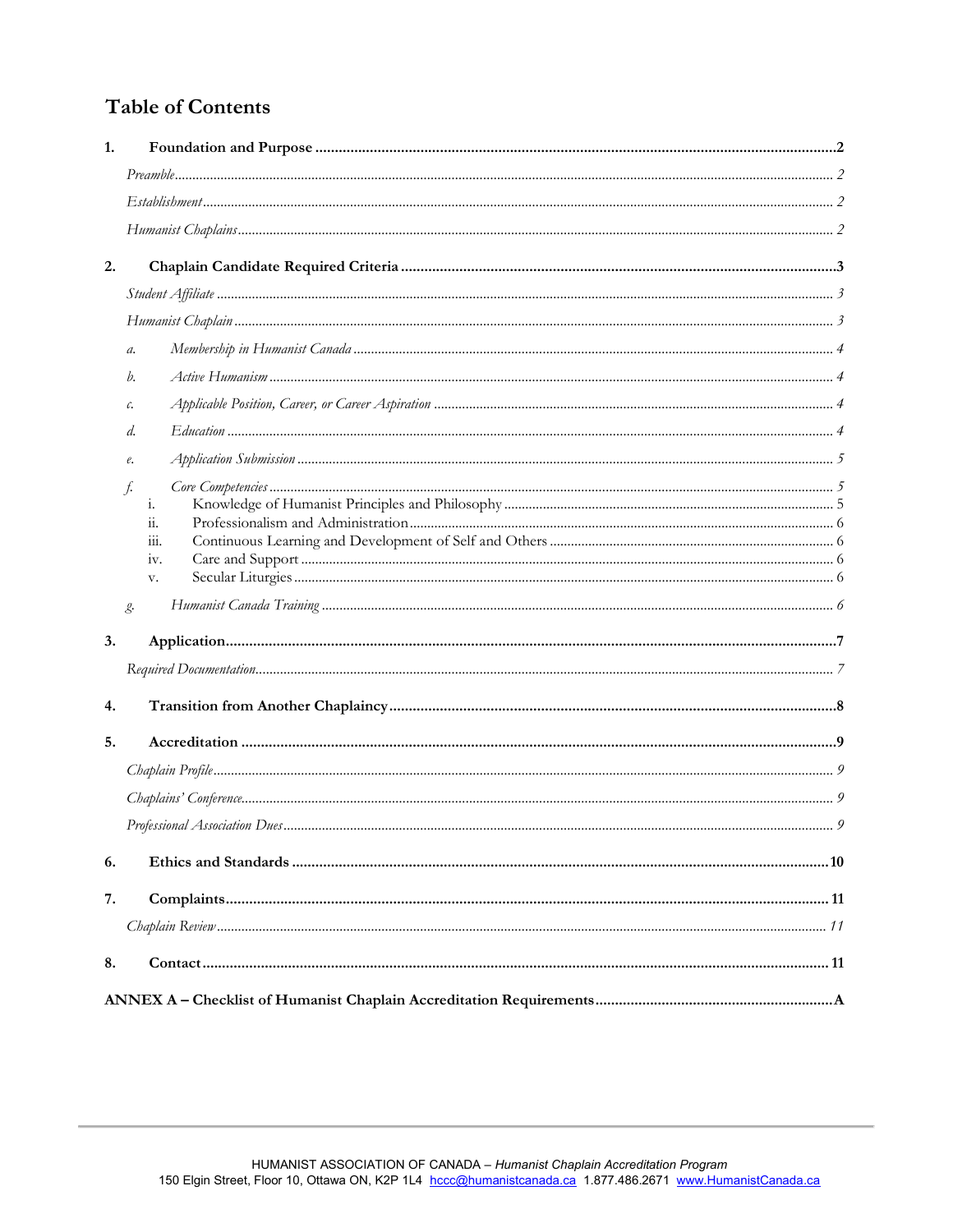# **1. Foundation and Purpose**

# **Preamble**

Whereas all humans are spiritual beings insofar as they yearn for meaning, purpose, and connectedness in the world, and must contend with moral and ethical challenges and existential hardships related to death and loss; and

Whereas a large proportion of Canada's population is not affiliated with any religion or specific faith group, and furthermore may not believe in a supernatural God at all; and

Whereas spiritual caregiving fulfils a vital need for many Canadians during their lifetimes, regardless of their religious views, and plays an important role within many of Canada's public institutions including military, healthcare, corrections, law enforcement, and education; and

Whereas secular spiritual caregivers are not widely available in these and other institutions and fall far short of proportionally fulfilling the needs of non-religious Canadians.

# **Establishment**

Humanist Canada therefore establishes the Humanist Chaplain Accreditation Program (HCAP) outlined herein, for the accreditation, governance, and oversight of Humanist Chaplains in Canada, so that they will be enabled to provide professionally relevant, legitimate, and trustworthy spiritual support to Canadians in various institutions and organizations.

The Board of Directors of Humanist Canada has directed that the Humanist Canada Chaplaincy Committee (HCCC) be established to develop and maintain the HCAP, in accordance with the HCCC Charter.

# **Humanist Chaplains**

Humanism is a secular philosophy based upon human dignity, compassion, ethics, rational thought, respect for the environment, and appreciation of the arts. Rooted in these values and a non-theistic worldview, Humanist Chaplains promote spiritual and emotional health and attend to existential issues in institutional settings, filling a role that has traditionally been the domain of religious practitioners. Unlike counsellors who book fixed appointments and develop courses of treatment, Chaplains often engage with their respective institutional population (soldiers, patients, prison inmates, students, employees) spontaneously in their own environment and are renumerated by the institution rather than by the client. Chaplains must be able to provide care and support to all, regardless of faith.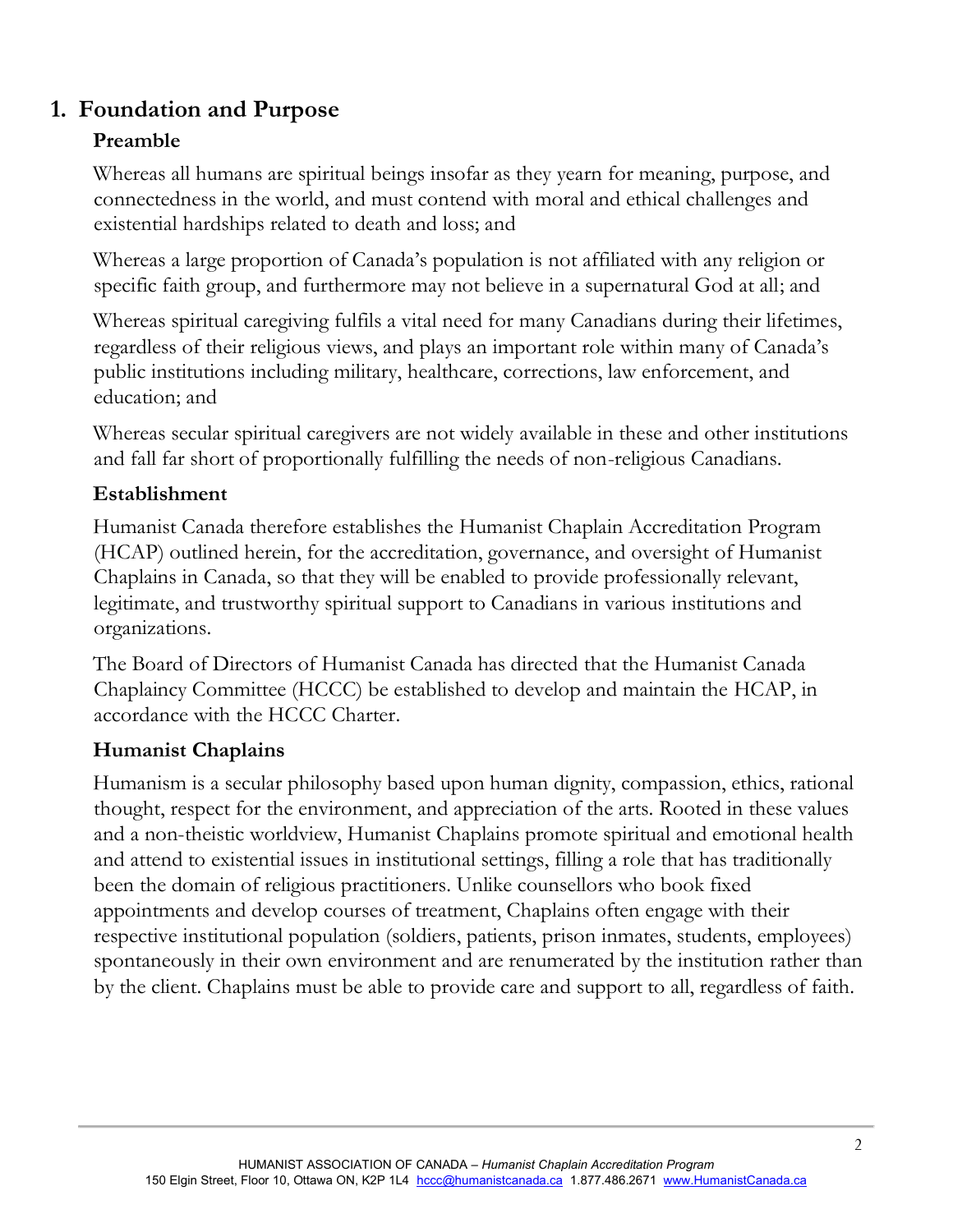# **2. Chaplain Candidate Required Criteria**

In addition to a fully accredited Humanist Chaplain, there is a Student Affiliate membership which is elaborated upon below. A checklist of requirements for an Accredited Humanist Chaplain and a Student Affiliate are specified in Annex A at the end of this document.

## **Student Affiliate**

The Student Affiliate membership is intended for undergraduate or graduate students who have an interest in pursuing a career as a Humanist Chaplain but may be unsure about how to proceed in approaching a desired employing institution. This membership will facilitate the expansion of Humanist Chaplaincy by supporting aspiring Chaplains and endorsing them for sponsored educational opportunities by institutional employers. Furthermore, Student Affiliates will gain opportunities to learn from current Chaplains and to interact with the HCCC. This membership grants access to newsletters, conferences, and other special Chaplaincy-related events. Student Affiliates are not accredited Humanist Chaplains.

## **Humanist Chaplain**

The HCAP requires that prospective candidates meet the following criteria to be considered for full Humanist Chaplain accreditation:

- a. Be a member of Humanist Canada (for at least one year).
- b. Actively pursue Humanism.
- c. Hold, or be seeking, a relevant position as a Chaplain in an institution or organization.
- d. Possess a relevant master's degree or equivalency.
- e. Submit an application package with substantiating documents, and successfully complete an independent study module and interview selection process.
- f. Demonstrate competence in: a. Knowledge of Humanism; b. Professionalism and Administration; c. Continuous Learning; d. Care and Support; and e. Secular Liturgies.
- g. Complete Chaplain Training and Officiant Training (which would enable them to become licensed as a Marriage Officiant in their province of residence, if legally recognized in that jurisdiction).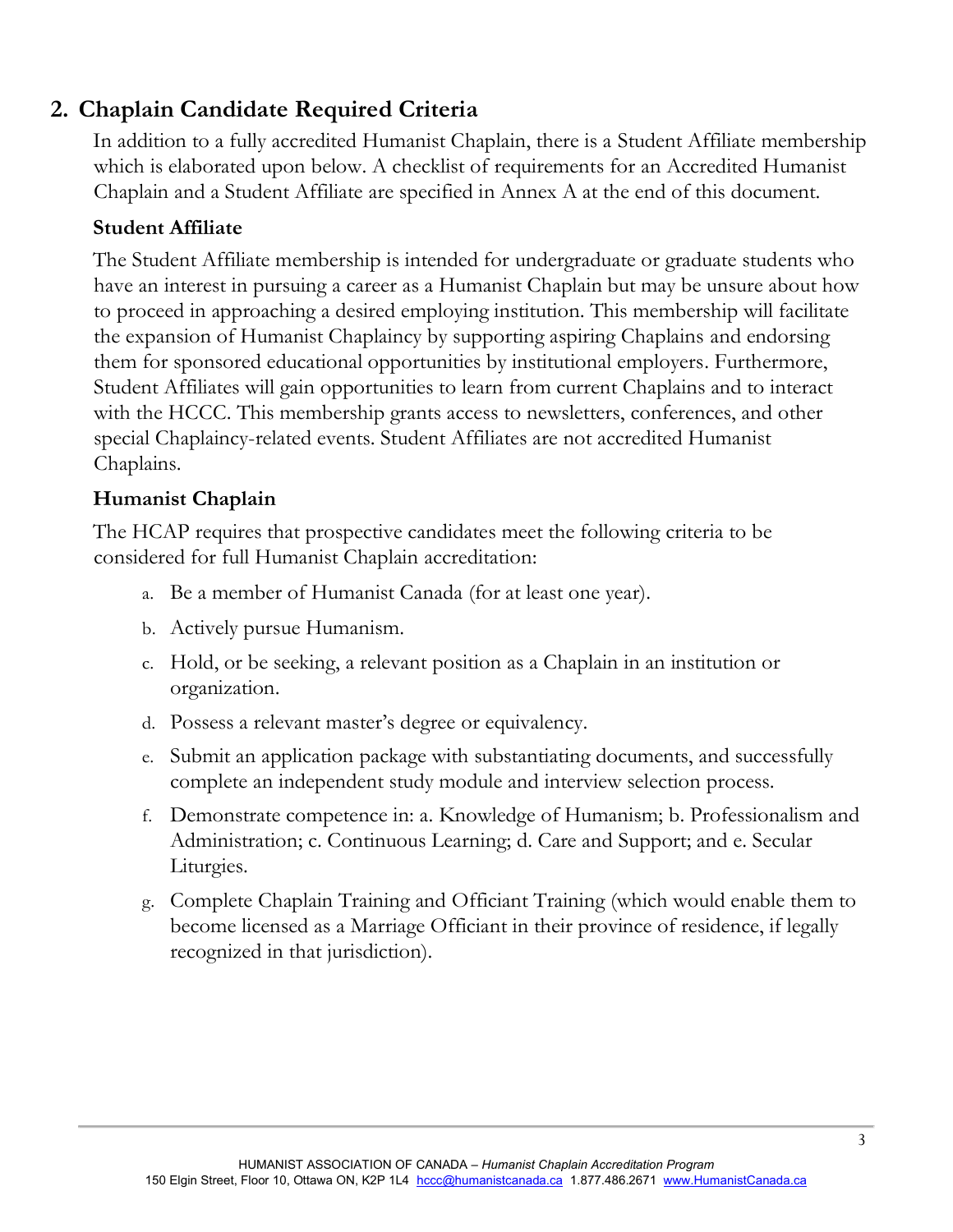## **a. Membership in Humanist Canada**

Candidates for the HCAP must be members of HC in good standing and must have been members for at least one year prior to applying.

## **b. Active Humanism**

Applicants to the HCAP must demonstrate that they are already active Humanists. Some examples of activities that would qualify include:

- Actively seek information and resources about Humanism and talk to people in the community. Ask questions and be introspective.
- Membership in and actively involved with a local or provincial Humanist group.
- Membership in and actively involved with a committee of Humanist Canada.
- Membership in and actively involved with a group or organizations whose principles or goals are in line with humanist values.

## **c. Applicable Position, Career, or Career Aspiration**

Applicants to the HCAP must hold a relevant position in an institution such as the military, a hospital, nursing home, prison, school/university, police force, and/or humanist community, or they must be on a viable path to such a career.

The purpose of the HCAP is to enable qualified Humanist Chaplains to actively lend spiritual and emotional support to those who may need it in a given institution or organization. It shall not to be used to bolster a private practice or to enhance credentials for another career. Humanist Chaplains must hold some relevant position, post, or job, either paid or volunteer, in which their Humanist Chaplain accreditation is put to use on a regular basis.

## **d. Education**

Applicants for accreditation as Humanist Chaplains must possess a relevant master'slevel degree from an accredited university. Student Affiliates must at a minimum be enrolled in a relevant undergraduate university program on an initial path towards a career as a Humanist leader.

Relevant degree fields may include but are not limited to: counselling, spiritual care, pastoral care, clinical psychology/psychology, psychiatric medicine/nursing, social work, divinity, theology/religious studies, ethics, cultural studies/anthropology, sociology, philosophy, or a combination thereof. The validity of any specific field of study will be considered by the HCCC on a case-by-case basis in conjunction with the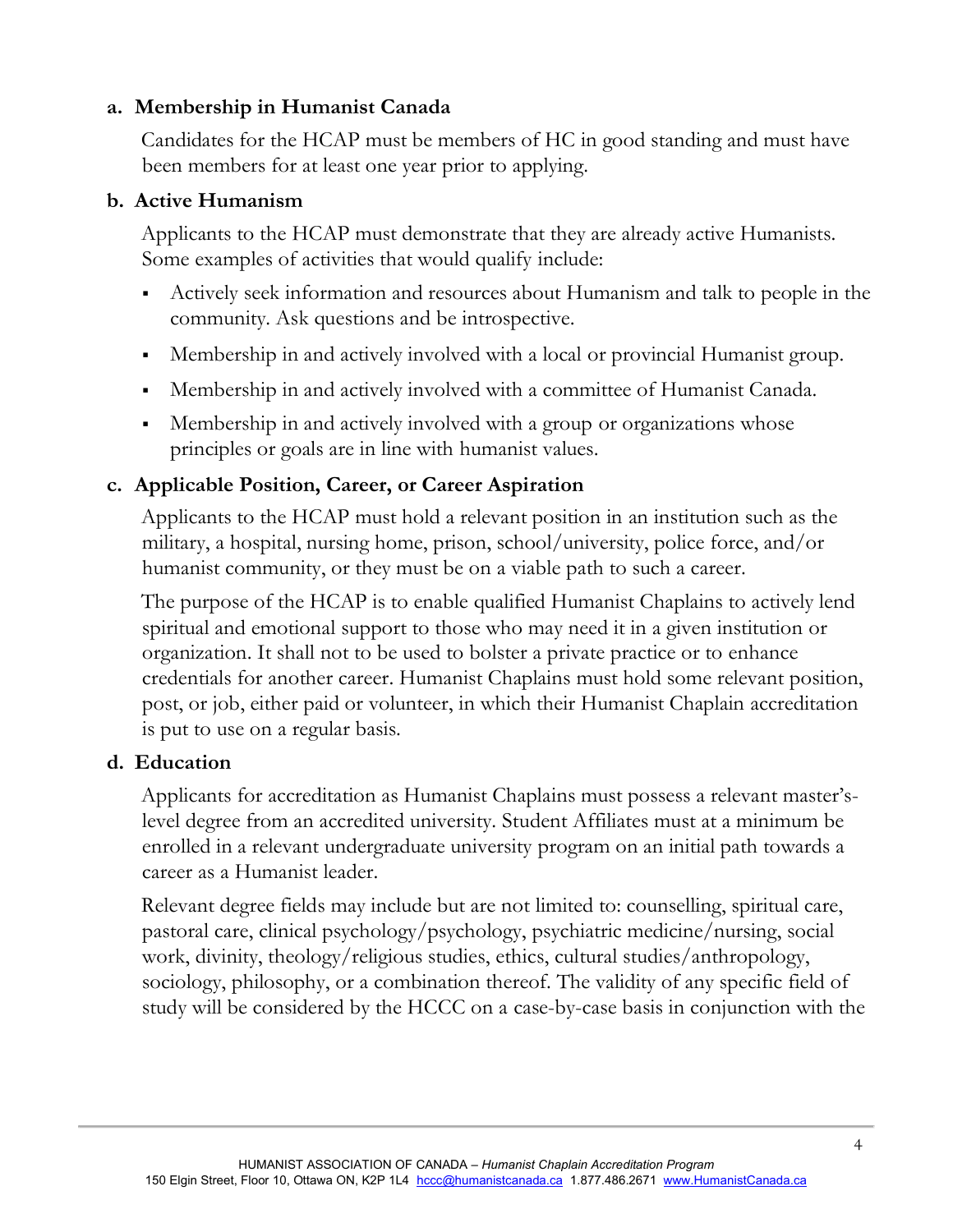candidate's career and life experiences. More flexibility will be granted for candidates with vast experience in spiritual care.

Despite some room for interpretation with respect to the field of study, the requirement of a master's-level degree is generally the minimum requirement for a professionalized Humanist Chaplaincy. While there are surely many capable secular spiritual care practitioners with varying levels of education, the HCAP is intended to grant a reasonable equivalency vis-à-vis the Chaplains of other faith groups who usually have achieved a Master of Theology or a Master of Divinity, or equivalent. Unfortunately, there is no clear equivalent degree in the secular domain, hence the flexibility granted above.

A certificate from the Canadian Association of Spiritual Care (CASC) is highly regarded and may be required when a relevant master's degree is not primarily focussed on counselling and spiritual care (ethics and other humanities, etc.).

Notably, some institutions or other employers may have more stringent and/or specific educational or degree requirements for their serving chaplains. This is beyond the control of Humanist Canada and aspiring Chaplains should ensure that their own educational path will fulfil the institutional requirements for their desired career. Nevertheless, HC expects (and will advocate) that any such requirements could be fulfilled via a non-religious program of study in order to be properly inclusive of Humanist Chaplains.

## **e. Application Submission**

An application package will be made available for interested candidates which includes standard forms seeking biographical information and professional experience. There is a non-refundable \$100 application fee payable with the application submission. Further details about application requirements can be found in the next section.

## **f. Core Competencies**

HCAP requires that accredited chaplains demonstrate competence in five key areas, below.

Applicants seeking accreditation will further hone these competencies with training and education but must demonstrate a solid foundation in the following five competencies:

#### i. **Knowledge of Humanist Principles and Philosophy**

Demonstrates a thorough understanding of humanist principles, such those articulated in the Amsterdam Declaration 2002, the IHEU Minimum Statement on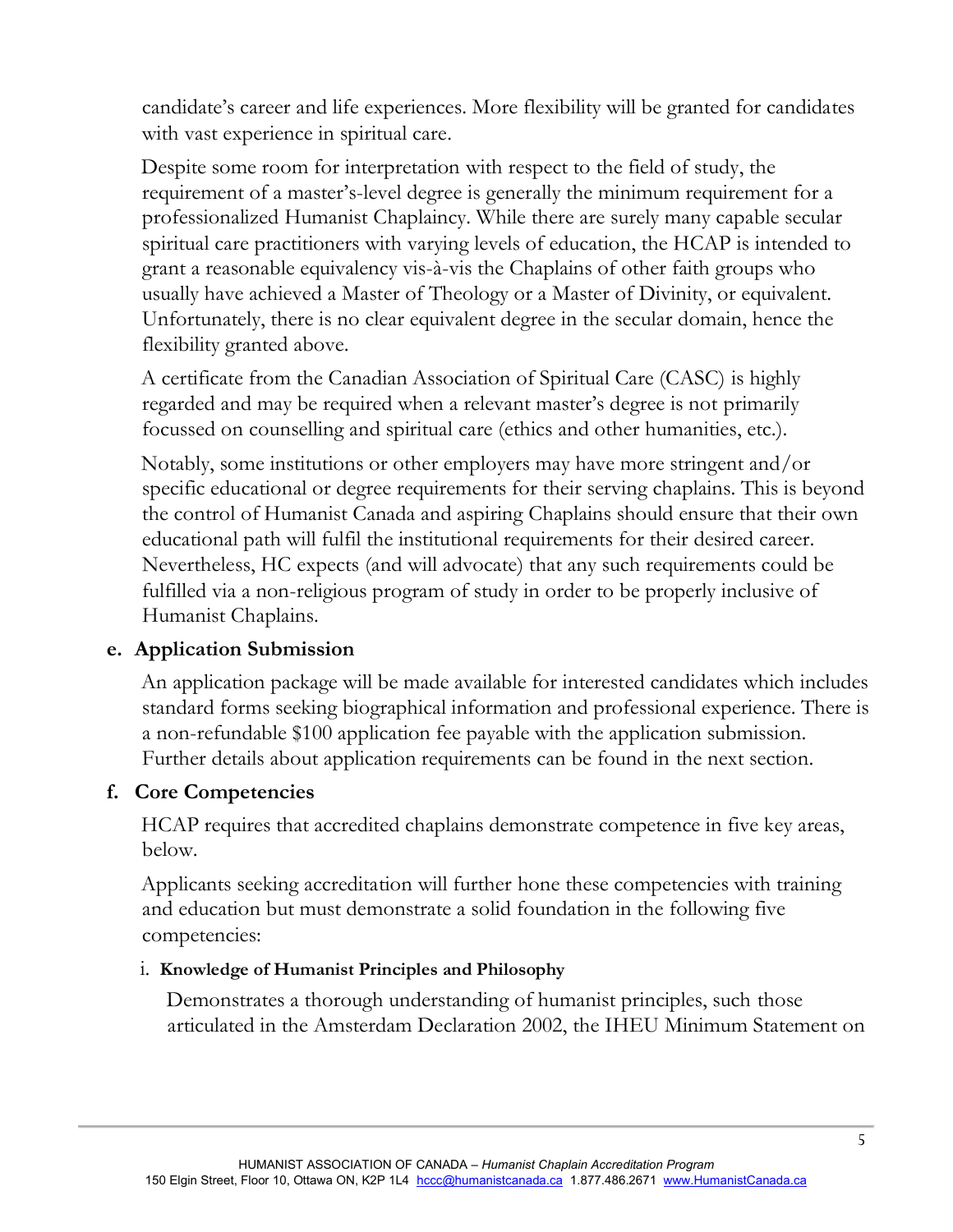Humanism (1996), and A Secular Humanist Declaration (1980), and upholds these principles through their own words and actions.

#### ii. **Professionalism and Administration**

Possesses the skills and attitude of a competent professional and makes a positive impression as an ambassador for humanism. This includes but is not limited to exercising sound judgment, communicating clearly with others, being organized, and demonstrating proficiency with modern office productivity tools.

#### iii. **Continuous Learning and Development of Self and Others**

Models curiosity, a love of learning, and a drive for personal growth. Exemplifies constructive approaches to living meaningfully, ethically, and with purpose, thereby inspiring others to do the same. Seeks ongoing personal growth and development.

#### iv. **Care and Support**

Provides compassionate and caring support before, during, and following significant life events and crisis incidents. Possesses awareness and skills to listen actively and respond appropriately to issues related to loss, despair, conflict, life changes, end of life, moral and ethical dilemmas, and other human struggles. Offers spiritual approaches to contend with existential concerns related to meaning and connectedness. Adapts an inclusive approach that will meet the diverse needs of people across cultures and generations.

#### v. **Secular Liturgies**

Writes and delivers engaging speeches, presentations, and reflections. Is able to prepare holistic, inclusive rituals for life passages, special functions, services, events, and ceremonies. Inspires others to pursue introspection and personal reflection. Endeavours for approaches that build unity amongst all peoples. Works collaboratively with clients and professional colleagues of all backgrounds.

#### **g. Humanist Canada Training**

HC-developed Humanist Chaplain training will be delivered as soon as possible to successful candidates. This training, which can be attended remotely, will further hone the core competencies described above. The Officiant Training module is also a requirement for Chaplains as it solidifies the humanist approach to secular liturgies.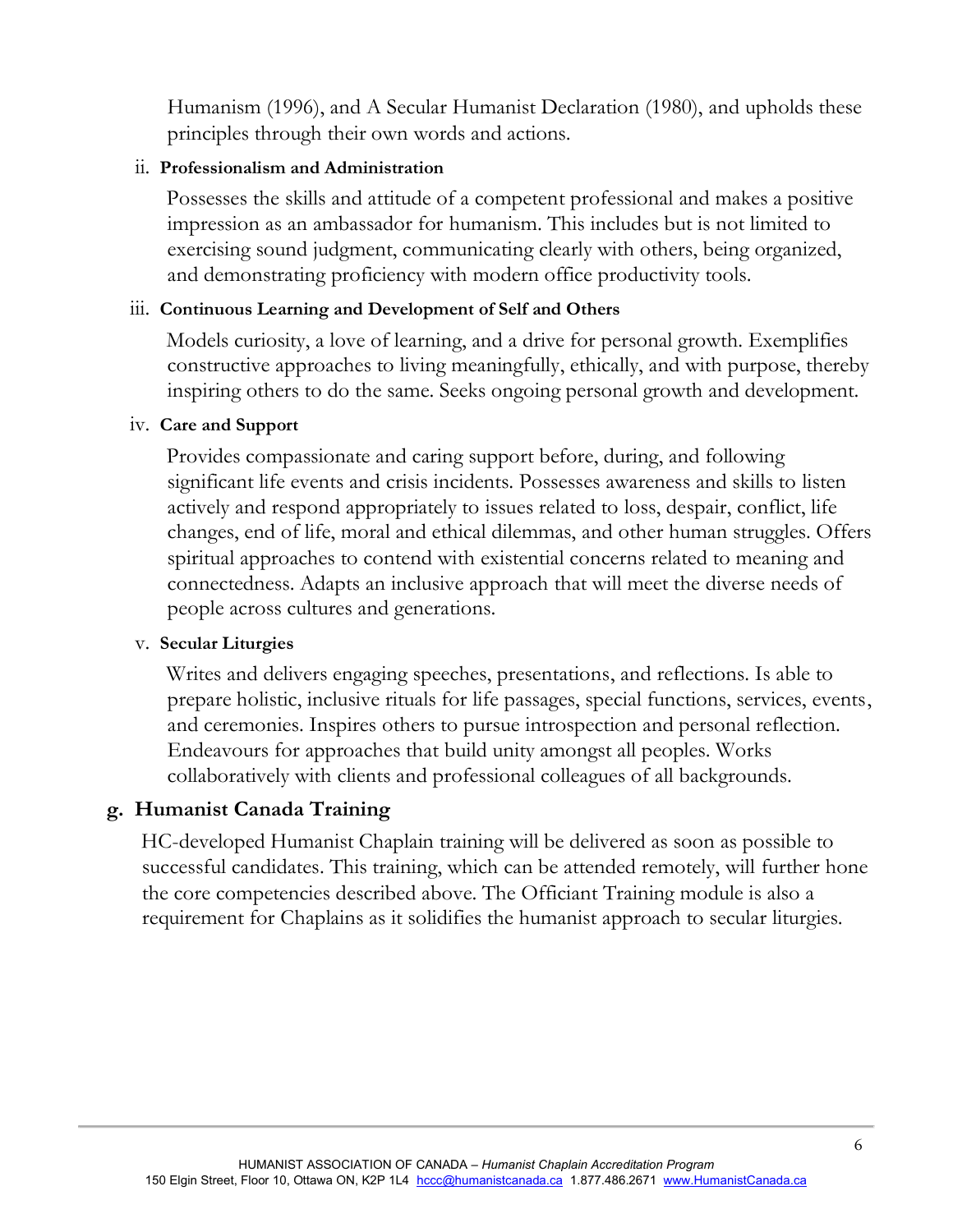# **3. Application**

Humanist Chaplain Accreditation may be achieved in one of two ways:

A well-known member of the humanist community who has been practising spiritual care in an official professional capacity for more than 10 years and meets all other required criteria above may be nominated by the HCCC for accreditation, to be approved by the HC Board of Directors. This provision exists especially with the intent of facilitating the accreditation of Humanist Chaplains at the inception of this program and it may be revised or revoked in the future.

Or, any other applicant must complete the application process by initiating an inquiry to hccc@humanistcanada.ca. Following an initial intake discussion with one or more members of the HCCC to verify that requirements appear to be met and to ascertain potential mutual suitability, the applicant will be asked to provide contact information for a recruiter or HR department at their desired employing institution. If the applicant is deemed as likely suitable by consensus of the HCCC, along with a viable employment path, they will be invited to submit their formal application along with an application fee of \$100.

# **Required Documentation**

The formal application is comprised of the relevant documents specified below, which must be prepared and submitted electronically to  $hccc@$ humanistcanada.ca:

- 1. Biographical Information Form, including personal particulars, and details of the desired employing institution with contact information to recruiter/HR department;
- 2. Independent Study Module, which can be done at candidate's own pace and is provided with the initial application package;
- 3. Narrative Essay: Recounting your life journey as it pertains to humanism, and your motivation to serve as a chaplain. HCCC is interested in learning about you as a person: your family background, where you grew up, your commitments, and interests outside chaplaincy; your present family and personal support system. Also, please discuss how you imagine serving as a Humanist Chaplain;
- 4. Statements of Competence: candidates must demonstrate how they meet each of the five areas of competence outlined above;
- 5. Three letters of reference, one from each of the following recommenders:
	- a. A faculty member or academic advisor (if the candidate has been enrolled in an academic program within the last five years), OR a recent employer (ideally from within a related field), OR another professional reference; and
	- b. A Humanist Canada Chaplain, OR a member of Humanist Canada in good standing; and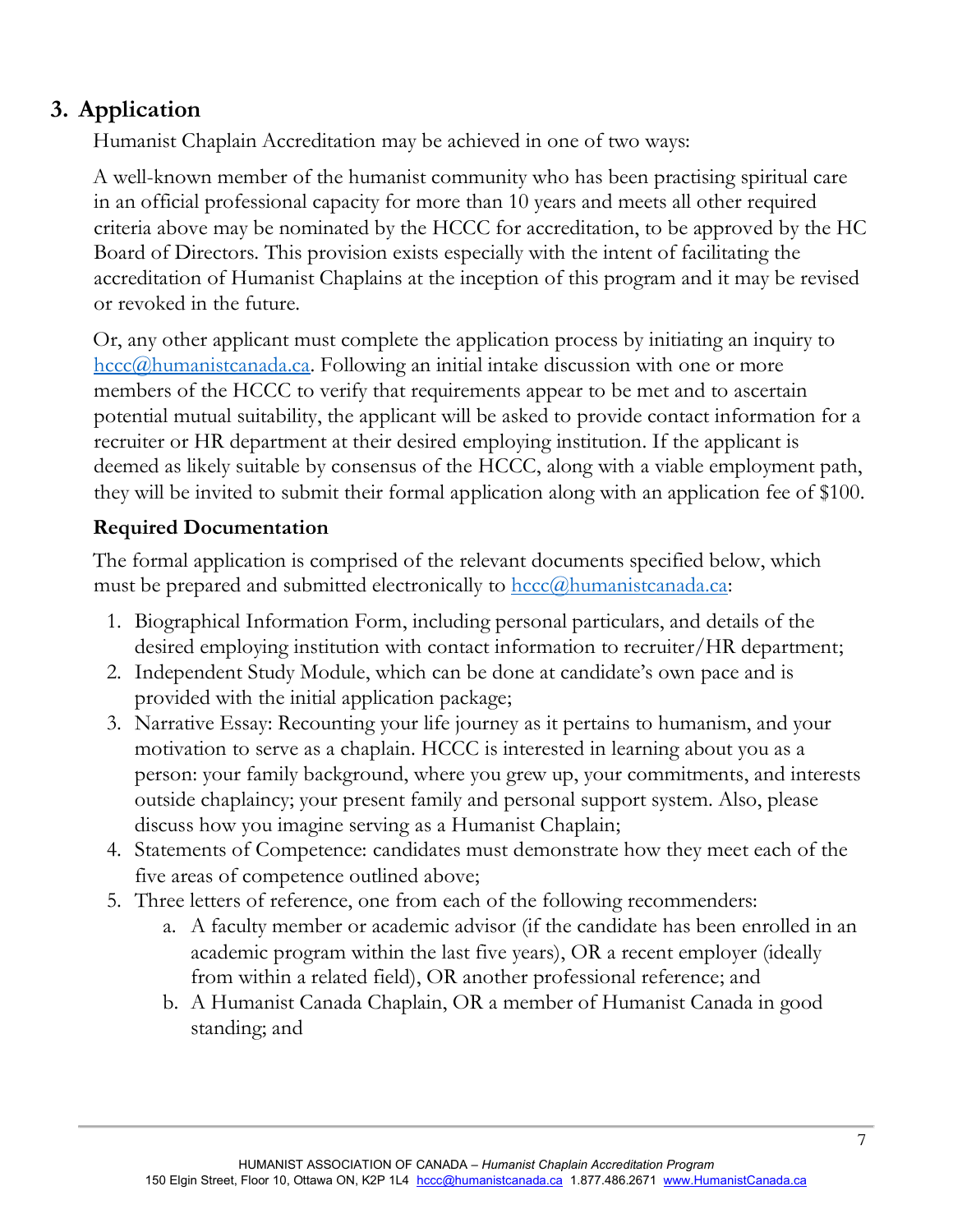c. Anyone of the candidate's choice who has known them for at least five years;

- 6. Academic certificates and transcripts from master's and doctoral-level degrees;
- 7. A signed Statement of Humanism, based on the IHEU Minimum Statement on Humanism; and
- 8. A Vulnerable Sector Check (request letter provided by HCCC).

Upon review of the submission, arrangements will be made for a formal interview by two members of Humanist Canada: a member of the HCCC, along with a currently accredited Chaplain. This interview will include some scenario-based elements.

Following the interview and deliberation by the interviewers, a successful candidate will receive accreditation as a Chaplain of Humanist Canada, or be enrolled as a Student Affiliate.

A candidate who is deemed unsuitable at any point during this process by a majority of the members of the HCCC will receive written notice.

# **4. Transition from Another Chaplaincy**

Qualified Humanist Chaplains with substantive professional experience who no longer identify with the worldview/tradition that currently endorses their chaplaincy are welcome to apply through the aforementioned process.

The purpose of this provision is to bridge the careers of skilled Chaplains within their same institution, enabling them to continue their valuable work beyond their existing worldview affiliation. However, applicants seeking to transition must genuinely embrace Humanism and demonstrate its values.

As part of the transition process, candidates must clearly demonstrate their active involvement in Humanism and the steps they have taken to exemplify Humanist values. The interview, narrative essay, statements of competencies, independent study modules, and training will be used to gauge understanding and adherence. Their Humanist reference should also be able to substantiate their authentic interest in Humanist Chaplaincy. Furthermore, the preferred professional reference should be from their institutional employer.

Once a transitioning Chaplain candidate is deemed suitable for Humanist Chaplaincy, they will be paired with a mentor who is an accredited Humanist Chaplain.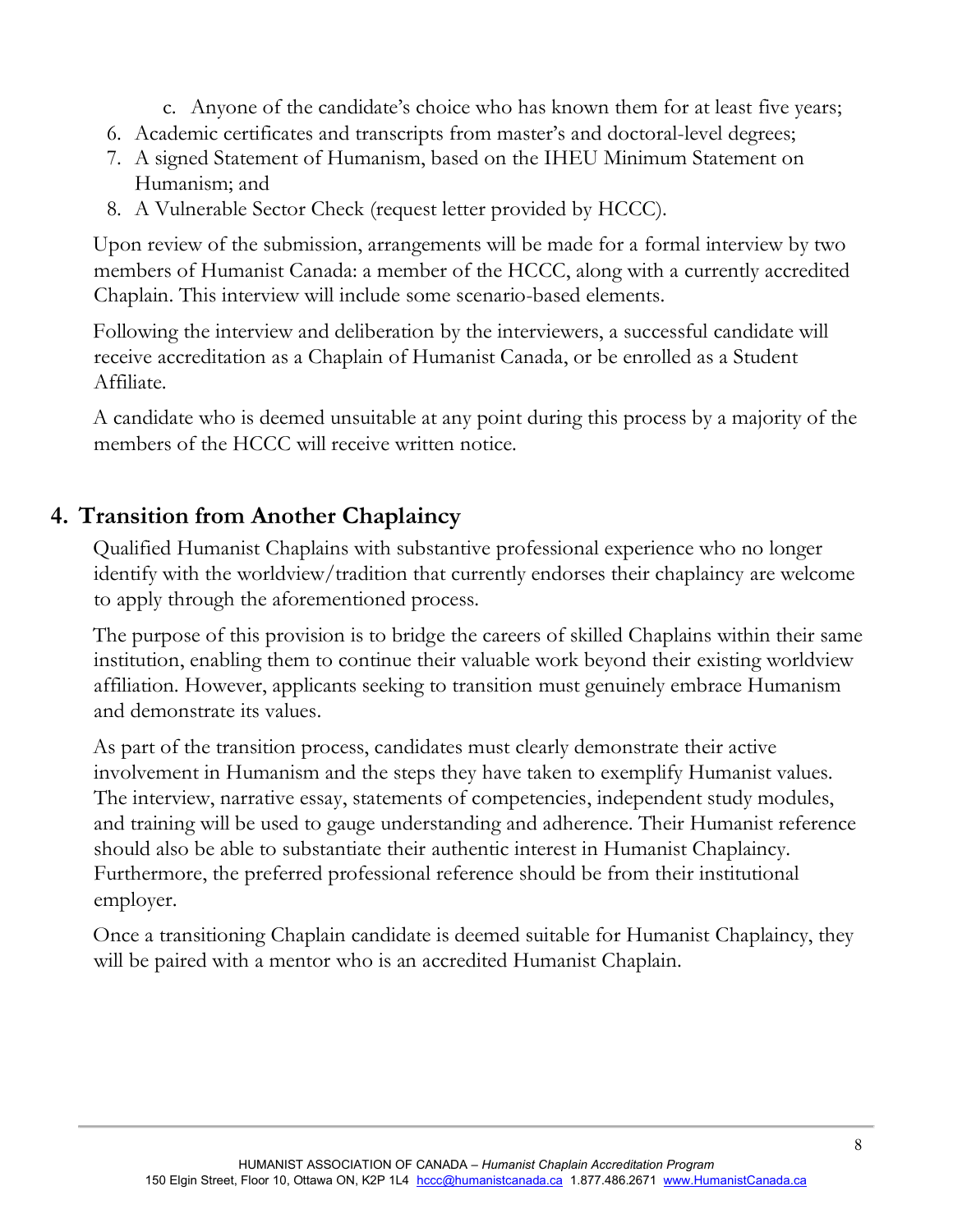# **5. Accreditation**

A successful candidate who meets all Required Criteria will receive an Accreditation Certificate signed by the President of Humanist Canada and the Chair of the HCCC.

Newly accredited Chaplains will be paired with a more senior mentor for at least one year to receive personalized support and guidance.

Continued accreditation is conditional on continued affiliation within a relevant institution or organization. An accredited Chaplain who is no longer affiliated with an institution must demonstrate a continuous effort to seek a new affiliation.

# **Chaplain Profile**

All Humanist Chaplains shall be featured in a dedicated section of the HC website at www.humanistcanada.ca and shall maintain an up-to-date profile, proactively reporting any changes. At a minimum, this profile should include:

- A current professional-looking headshot;
- A brief narrative profile describing their current role as a Humanist Chaplain and other relevant details about their contributions to humanism (maximum 100 words); and
- URL to their professional website, employer site, or LinkedIn profile.

In addition to their public profile, Humanist Chaplains are required to proactively inform the HCCC of any changes to personal details including phone number, address, and employment details, within 60 days of any change.

## Chaplains' Conference

The HCCC will host an annual Chaplains' Conference which will provide opportunities for Chaplain engagement and professional development. In-person attendance is preferable though it may be attended remotely. Accredited Chaplains must attend at least once every two years.

## **Professional Association Dues**

Professional dues for fully accredited Humanist Canada Chaplains are set at \$300 per year. These dues are equal to Humanist Officiant dues but will be charged in lieu of those dues, to include licensing fees administered under the purview of the Ceremonies and Officiants Program.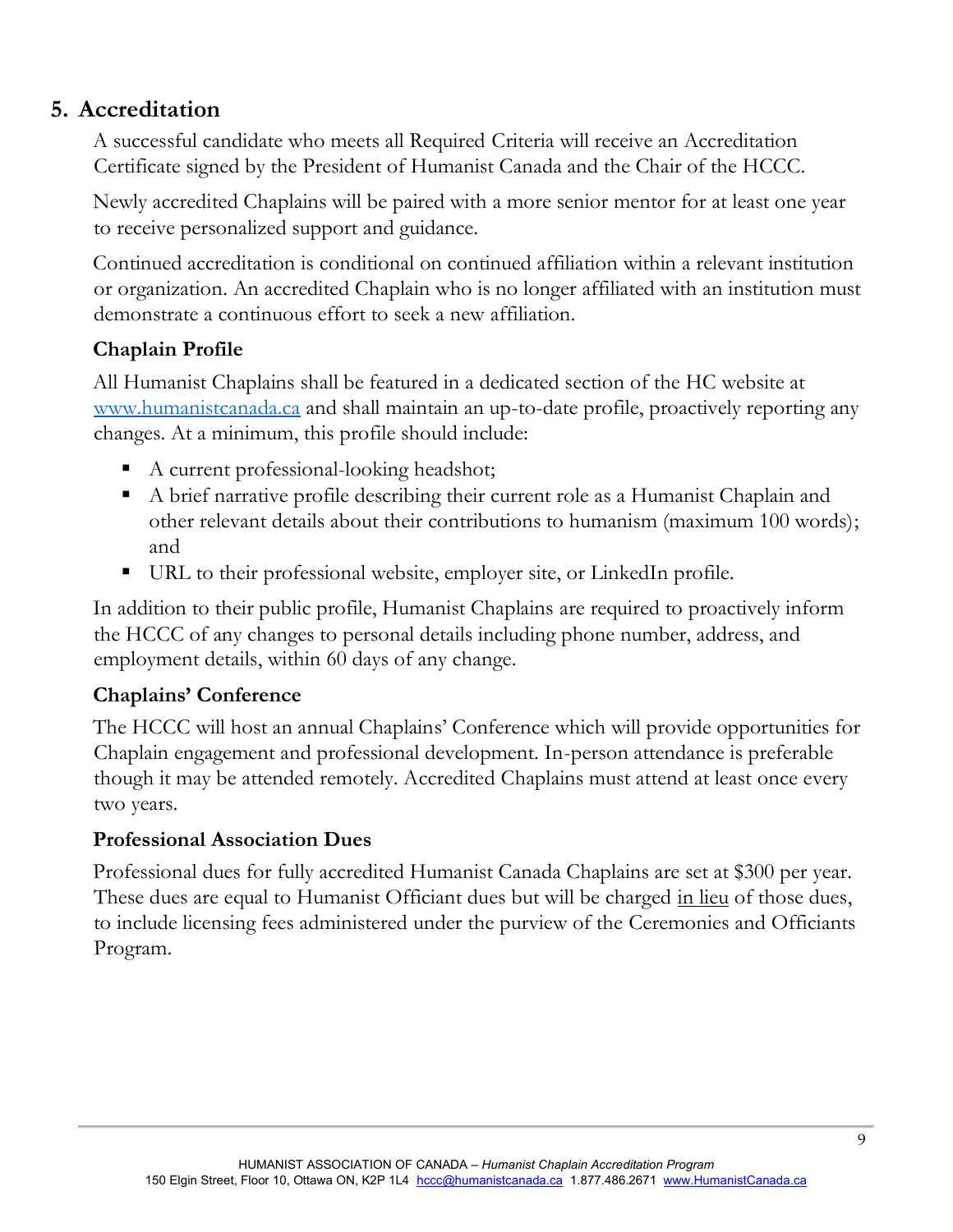# **6. Ethics and Standards**

An accredited Humanist Chaplain above all and at all times demonstrates respect for the dignity of others and is accountable in all their professional interactions within their institution, as well as with but not limited to: interactions with Humanist Canada, employers, their community, and any other relevant regulatory or professional organization to which they belong. Humanist Chaplains are also ambassadors to Humanism and shall not act in such a way that would discredit Humanism or Humanist Canada.

Furthermore, they are expected to:

- Work within their scope of practice, knowing when it is appropriate to make a referral or initiate a consultation.
- Articulate and maintain clear and appropriate professional boundaries.
- **•** Demonstrate awareness of and sensitivity to the diversity of individuals and their life experiences.
- **Promote inclusive behaviour and advocate for diverse spiritual and cultural practices** to meet the needs of all.
- Collaborate constructively with clients and colleagues of all faith groups, always upholding a respectful attitude about the worldviews of others.
- Articulate and demonstrate the importance and limits of confidentiality.
- Keep records in a manner appropriate to the circumstances and professional setting.
- Demonstrate awareness of occupational hazards and take preventative measures.
- Refrain from activities that could constitute, or appear to constitute, a conflict of interest (such as referring institutional clients to their own private practice).
- Demonstrate clear and concise professional communication, including written, oral, and electronic.
- Uphold secular Humanist values, including using secular liturgies and non-religious language when acting as an ambassador for Humanism.
- Engage collaboratively and foster community with other Humanist Canada Chaplains.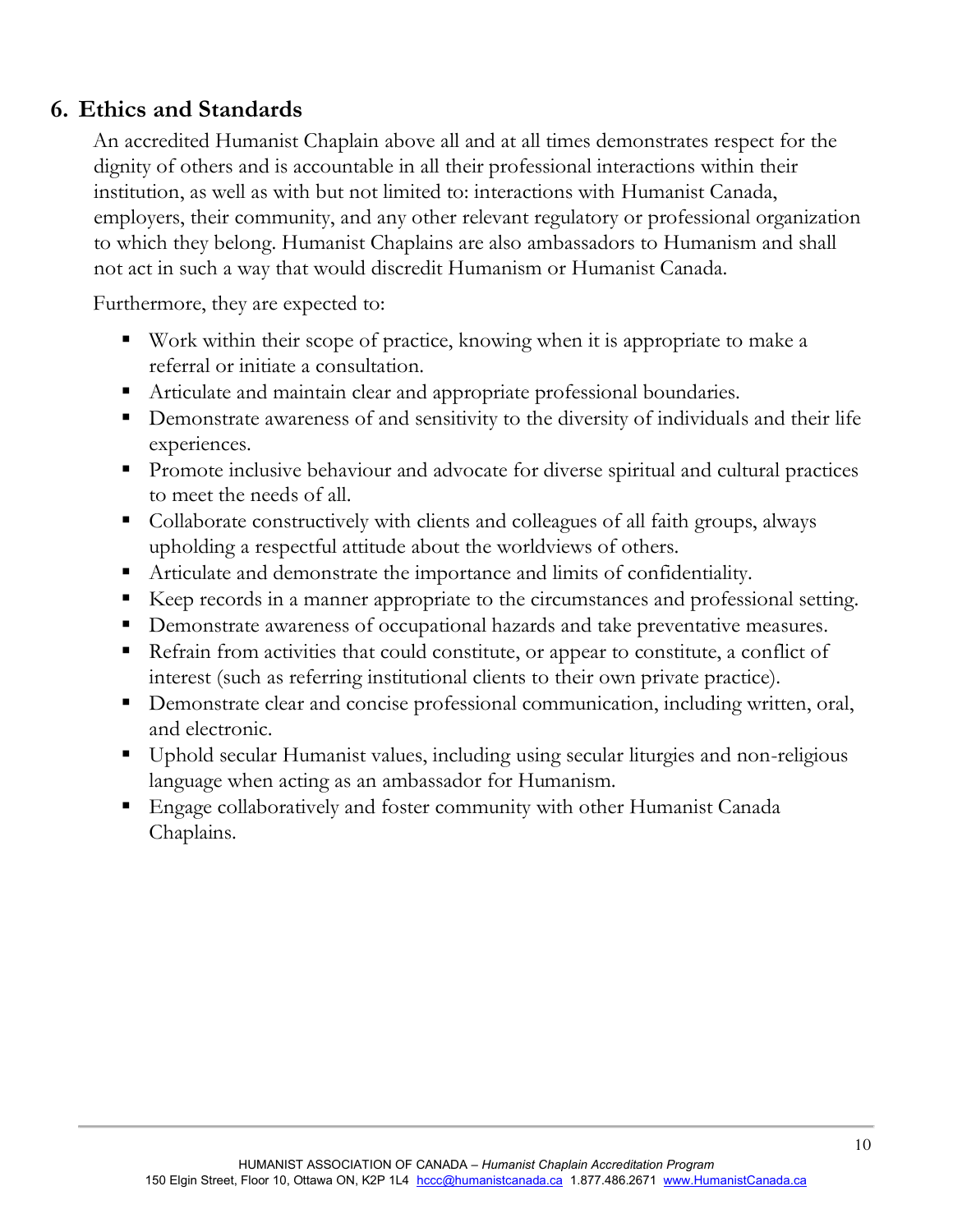# **7. Complaints**

Any person who is a witness to, or subject of, any questionable, unprofessional, unethical, or illegal conduct by an accredited Humanist Chaplain is asked to make a report to the HCCC via email at  $hccc@$ humanistcanada.ca, or by contacting a member of the HCCC (any criminal behaviour should be reported to relevant law enforcement authorities without delay). Any and all reports of misconduct will be taken seriously, investigated, and addressed in a timely fashion by the HCCC.

All documentation related to a complaint and subsequent investigative findings shall remain on file as long as the Chaplain is accredited by Humanist Canada and may be used in considering responses to any future complaints. These records will be maintained by the HCCC at the National Office of Humanist Canada and will not be disclosed to external parties except as required by law, or with the consent of the Chaplain in question.

# **Chaplain Review**

The HCCC may conduct a Chaplain Review when allegations or evidence of misconduct arise. The HCCC may recommend that an ad-hoc committee be assigned to conduct the review, at the discretion of the Board of Directors. During the review, a Chaplain may be required to:

- **Provide a written statement and any relevant documents or records (that are not** confidential); and
- Be the subject of a personal interview by two members of the Review Committee, including at least one other chaplain.

The Review Committee shall judiciously weigh the particulars of the case and shall pursue one of the following resolutions:

- Close the file and issue a formal letter of decision to parties involved;
- Issue a letter of expectations, citing specific conduct that failed to meet the ethical standards expected of an accredited Humanist Chaplain and making recommendations to avoid similar issues in the future, including supervision; or
- Recommend to the Board of Directors that the Humanist Chaplain's accreditation be revoked and inform the Chaplain's employing institution.

# **8. Contact**

Any questions about the Humanist Chaplain Accreditation Program may be directed to the Chair of the Humanist Canada Chaplaincy Committee at  $hccc@$ humanistcanada.ca.